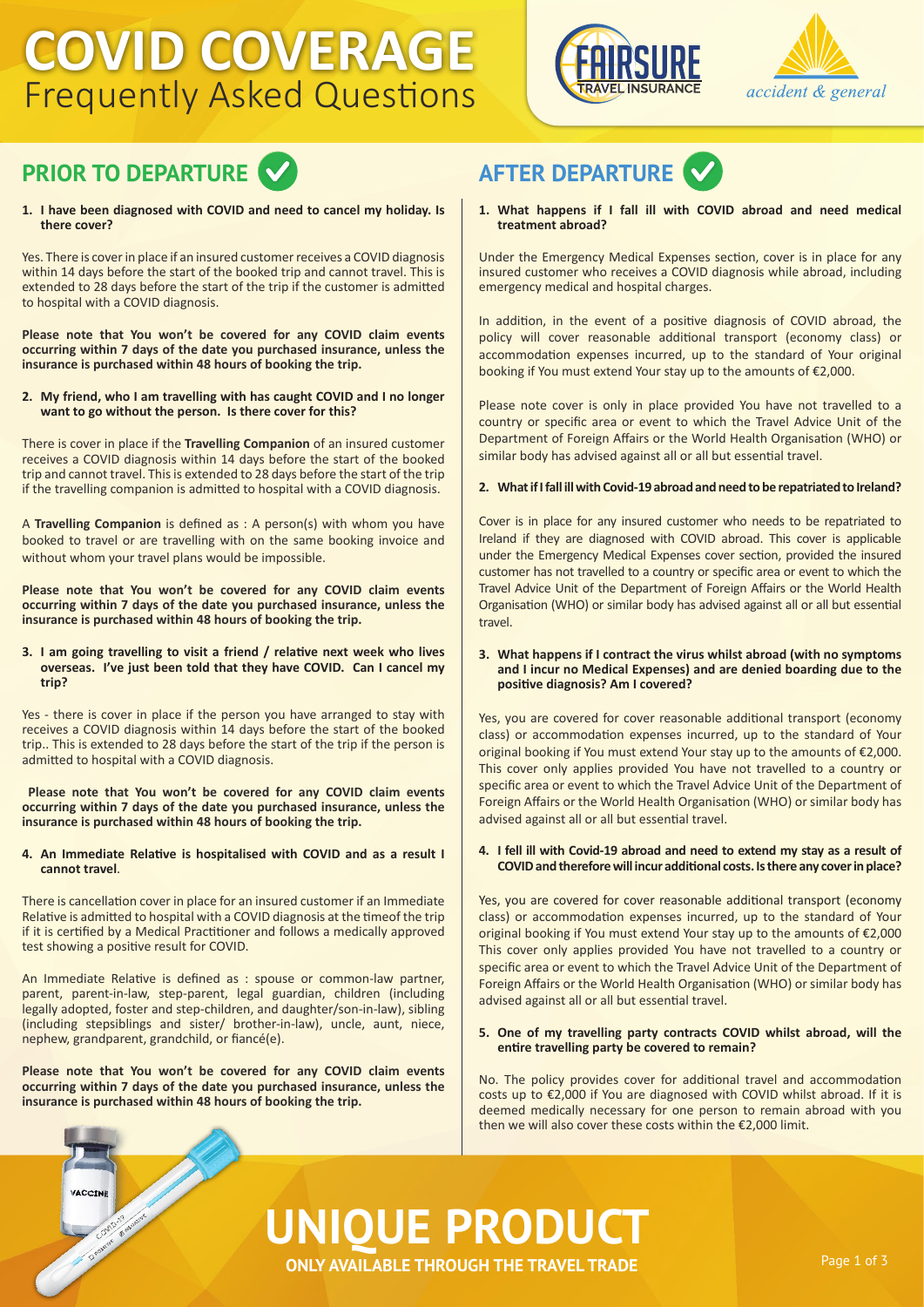## **COVID COVERAGE** Frequently Asked Questions





### **MULTIPLE DESTINATIONS / CRUISE**

#### **1. My destination (Which has reduced DFA security status) has a layover in a country which the DFA has advised to avoid all but essential travel. Will I still be covered for COVID medical expenses overseas in my end destination?**

Yes, the insured customer will still be covered for Overseas COVID medical expenses, if the final destination has a DFA security status that is not avoid all or all but essential travel and as long as the insured customer doesn't leave the airport and that the layover is for less than 24 hours.

So for example, let's say Australia is open for business and has a reduced security status, but the insured customer has to layover in Abu Dhabi. If Abu Dhabi has an 'avoid all but essential travel' status, the insured customer will still be fully covered for COVID related medical expenses as detailed above as long as the layover is less than 24 hours and client remains in the airport.

- **2. I have booked a multi destination trip. I passed the outbound COVID test but subsequently fail a mid point test. What am I covered for?**
	- Assuming that the insured customer has not travelled to a destination against the DFA advice, where the security status is avoid all or all but essential travel, then the following cover will apply: Medical and related expenses.
	- Curtailment cover for the unused irrecoverable costs, provided you receive a COVID diagnosis within 14 days of the start of the trip or in the case of being admitted to hospital within 28 days of the start of the trip.
	- Reasonable additional transport (economy class) or accommodation expenses incurred, up to the standard of Your original booking if You must extend Your stay up to the amounts of €2,000.

Additional costs here mean costs incurred over and above the amount paid by the customer for the trip, as a result of extending your stay. Any other cover paid to the customer for the accommodation/ travel costs (e.g. curtailment cover for unused irrecoverable flight/accommodation costs) will be taken into account when determining additional costs.

For example, If I booked a week in Italy followed a week in Spain, with flights and accommodation costing €1,000 for the Spanish portion of the trip and I caught COVID in Italy and wasn't allowed on the flight to Spain I could claim curtailment for €1,000. If my costs due to having to stay in Italy amounted to €1,200 I would receive back €200 under the cover for reasonable additional costs, subject to the terms and conditions of the policy.

### **3. I have booked a fly/cruise holiday to Barcelona. What am I covered for if I pass the outbound COVID test but subsequently fail the Pre-entry Cruise test?**

Assuming that the insured customer has not travelled to a destination against the DFA advice where the security status is avoid all or all but essential travel, then the following cover applies:

- Medical and related expenses.
- Curtailment cover for the unused irrecoverable accommodation costs

paid for prior to departure, provided you receive a COVID diagnosis within 14 days of the start of the trip or in the case of being admitted to hospital within 28 days of the start of the trip.

• Reasonable additional transport (economy class) or accommodation expenses incurred, up to the standard of Your original booking if You must extend Your stay up to the amounts of €2,000. Any curtailment (or other) benefit paid out for travel/accommodation costs will be offset against this benefit to get the additional costs incurred, as outlined in the previous question.

#### **4. I have booked a cruise. What am I covered for if I am diagnosed with COVID whilst on the cruise?**

Assuming that the insured customer has not travelled to a destination against the DFA advice (where the security status is avoid all or all but essential travel), then the following cover applies:

- i) Medical and related expenses
- ii) Reasonable additional transport (economy class) or accommodation expenses incurred, up to the standard of Your original booking if You must extend Your stay up to the amounts of €2,000.

#### **5. If the client is taken off the cruise ship to a mainland hospital, is there any element of unused portion of the cruise?**

Yes, curtailment cover will apply for the unused portion of the cruise if the client is admitted to hospital with a positive COVID diagnosis within 28 days of the start of the trip, subject to the terms and conditions of the policy.

#### **6. If the client is taken off the cruise ship to a mainland hospital, is there any element of unused portion of the cruise?**

Yes, curtailment cover will apply for the unused portion of the cruise if the client is admitted to hospital with a positive COVID diagnosis within 28 days of the start of the trip, subject to the terms and conditions of the policy.

#### **7. If a client catches COVID prior to boarding (but after initial departure from Ireland) is there cover for the unused cruise?**

Yes, curtailment cover will apply for the unused portion of the cruise if the client is diagnosed with a positive COVID test within 14 days of the start of the trip, subject to the terms and conditions of the policy.

#### **8. If client is quarantined on the ship as a result of the insured catching COVID, will the quarantine section under cruise cover apply?**

No there is a Covid exclusion for all sections of the policy apart from Section 1 (Cancellation) subsections 6 (a)&(b), Section 2 (Curtailment) subsections 3 & 4, and Section 4 (Emergency Medical and Repatriation expenses).

VACCIN